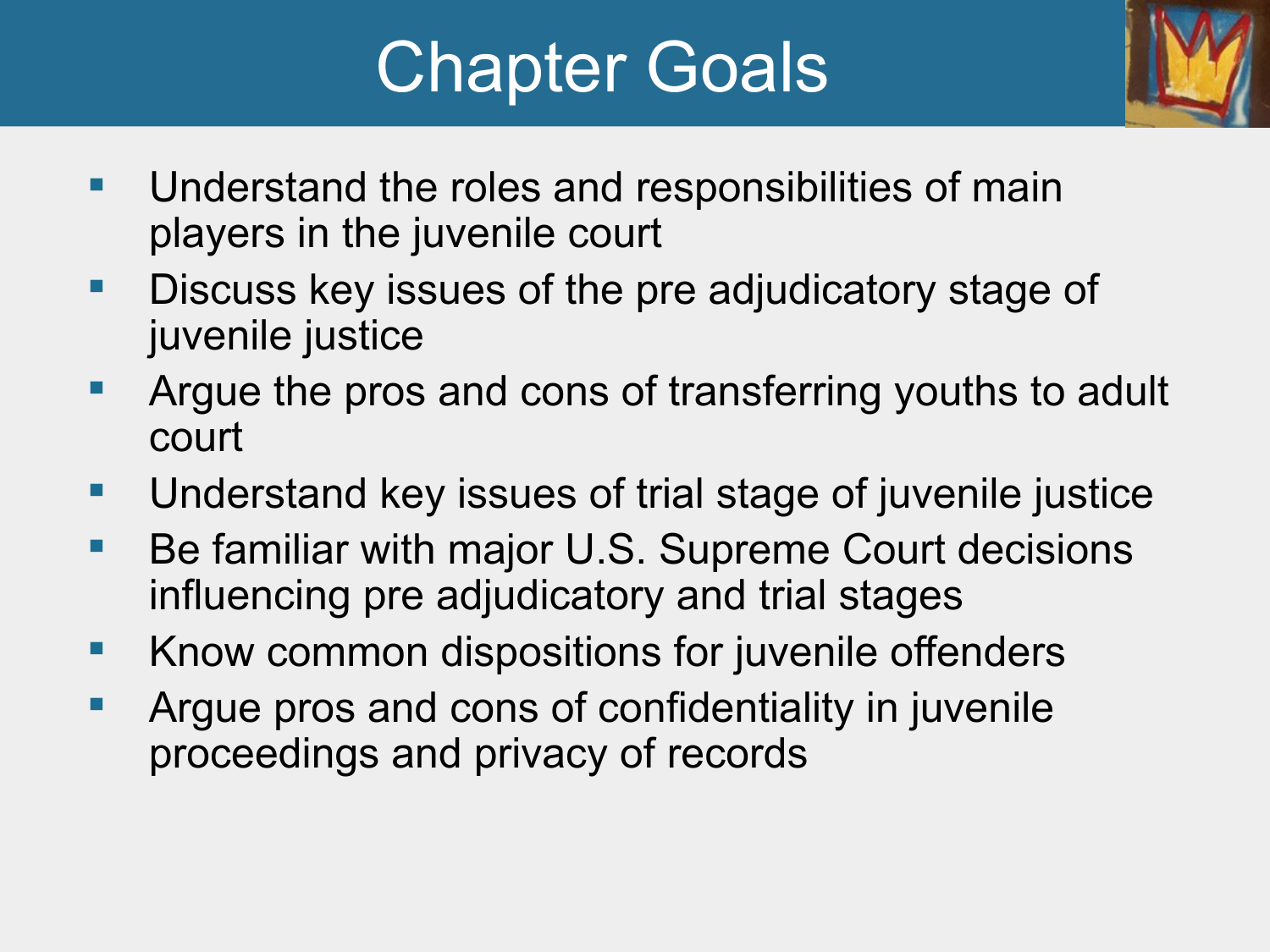## Case Profile: Cliff's Story



#### Cliff is being raised by his grandparents

- **Lives in a rural community**
- Removed from parents at age 7 due to domestic violence and drug abuse
- **Threatened physical assault of grandfather and** suicide
- Diagnosed with bipolar disorder
- **Placed on probation and referred to Functional** Family Therapy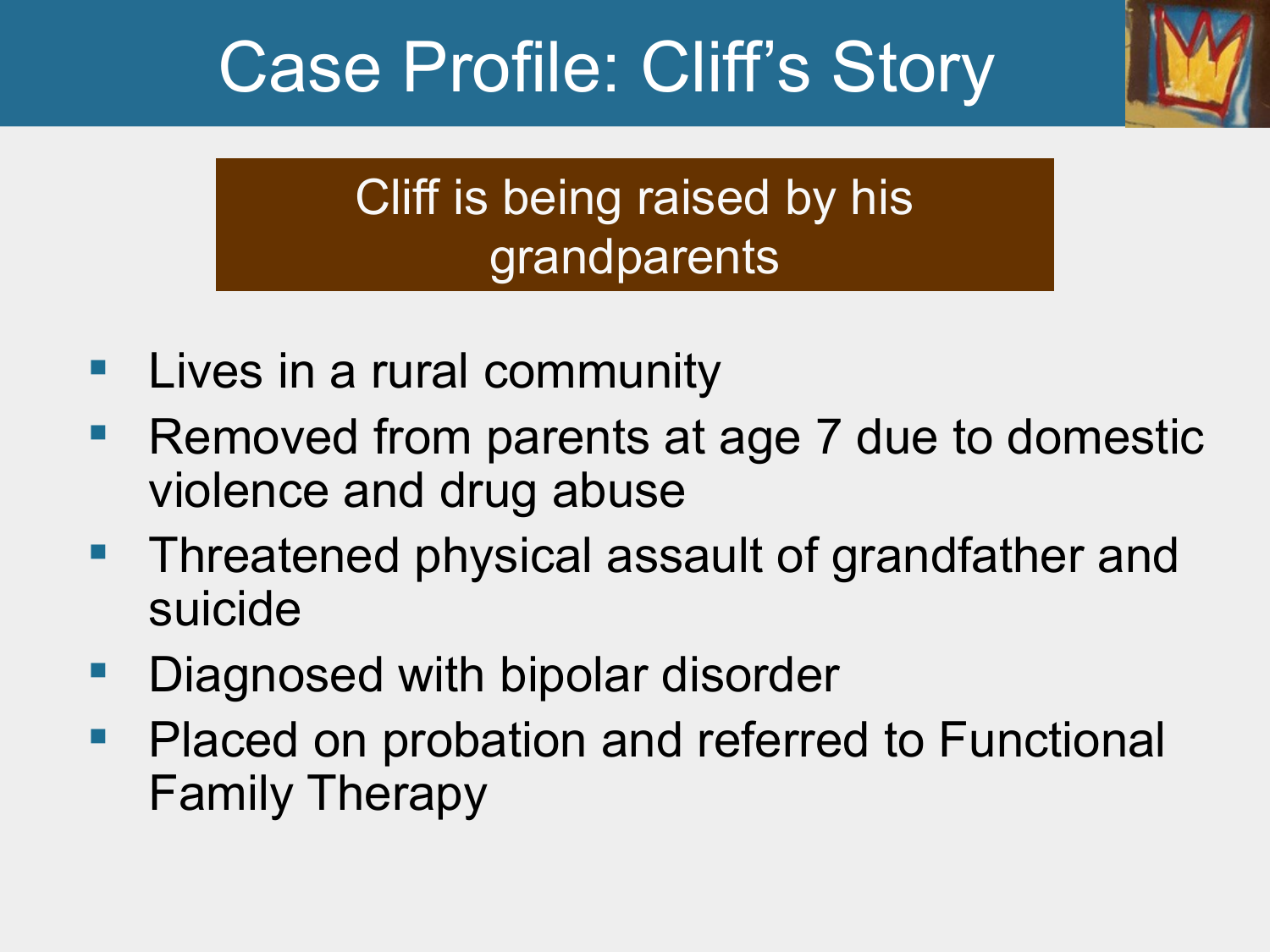### Court Case Flow



- **Juvenile court is specialized** 
	- **Promotes rehabilitation**
	- **Ensures procedural due process**
- 1.7 million delinquency cases in 2005
- **Decrease in cases since peak in 1997**
- Gender and race differences exist
	- **73% involve males**
	- 33% African American youth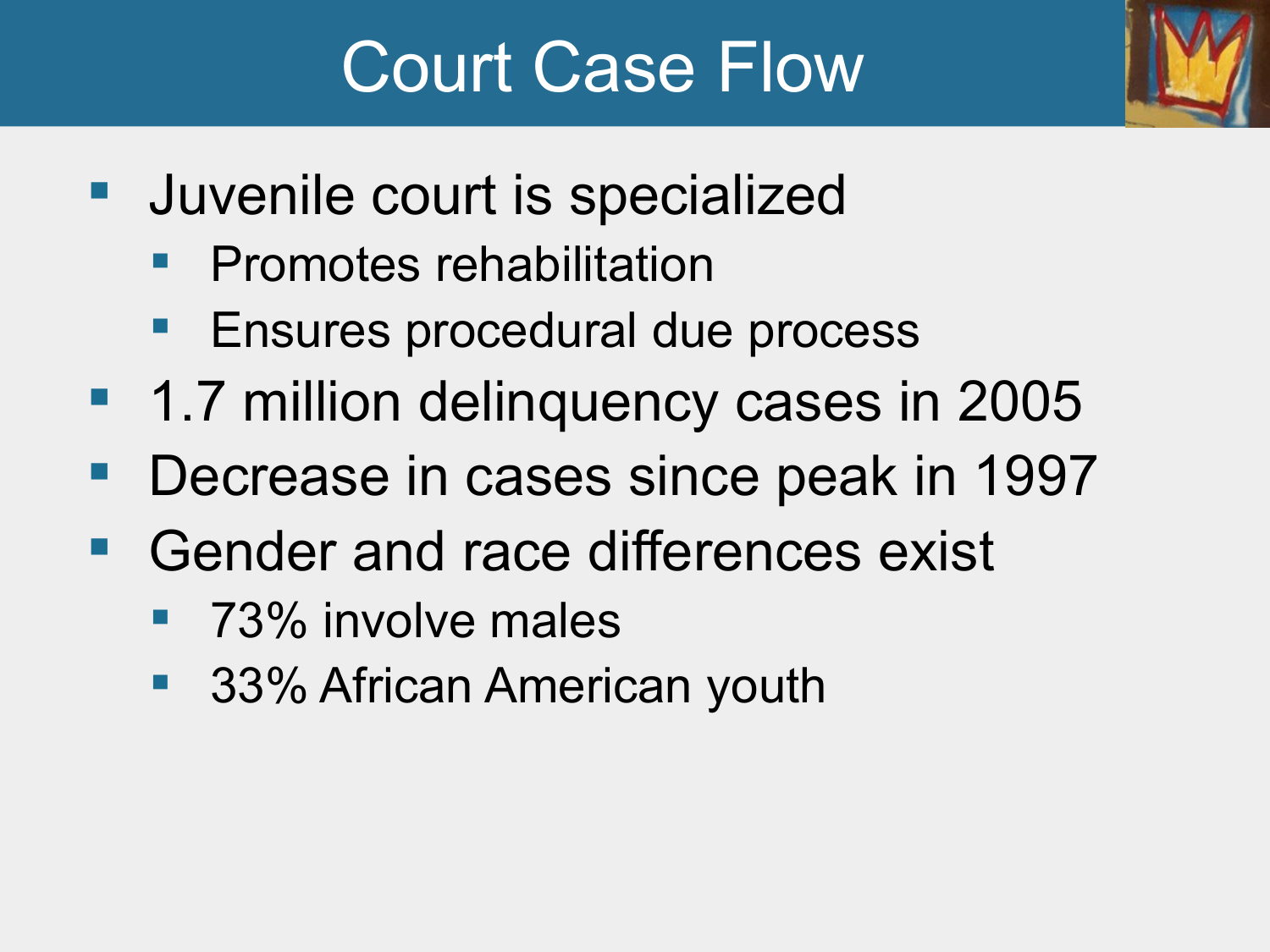#### Juvenile Courtroom Actors



- Defense Attorney
	- Juveniles have right to counsel at state trials
	- Indigent youth provided counsel
	- Role is to help clarify jurisdictional problems, decide if sufficient evidence to file formal petition, outline position, explore informal adjustment opportunities, play critical role in disposition and pursue appeals if needed
- Guardian *ad Litem* (GAL)
	- Seen in abuse, neglect, and dependency cases
	- Appointed in delinquency cases if a need for treatment
- Court Appointed Special Advocates (CASA)
	- Volunteers who advise court about child placement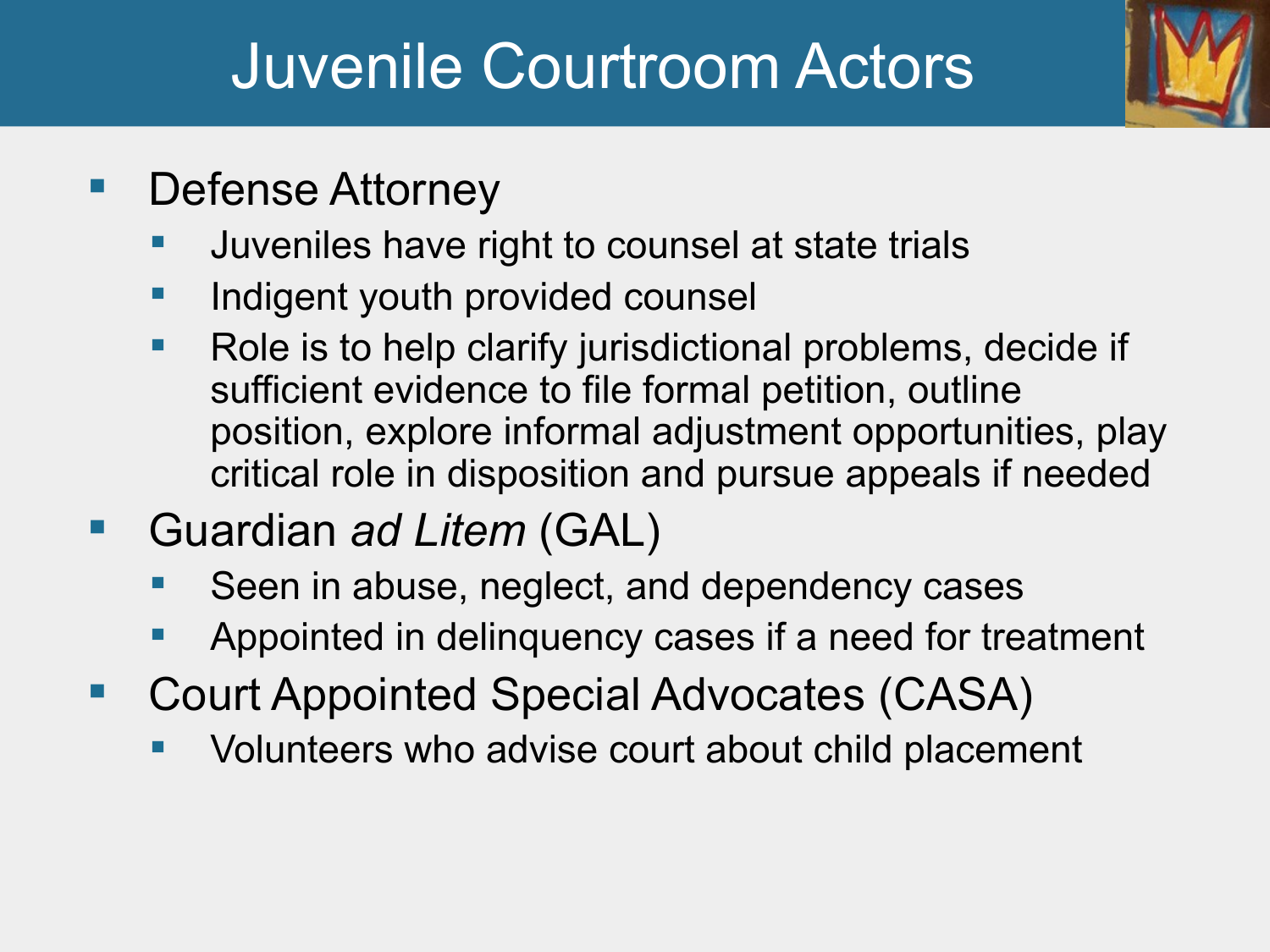## Juvenile Courtroom Actors



#### **Public Defenders**

- Three ways to ensure public defense for juveniles:
	- All public defender program
	- Appointed private counsel system
	- Combination of two
- Provides counsel to children at public expense

#### **Prosecutor**

- Responsible for bringing state's cases against juvenile
- Has power to initiate or discontinue delinquency and status offenses cases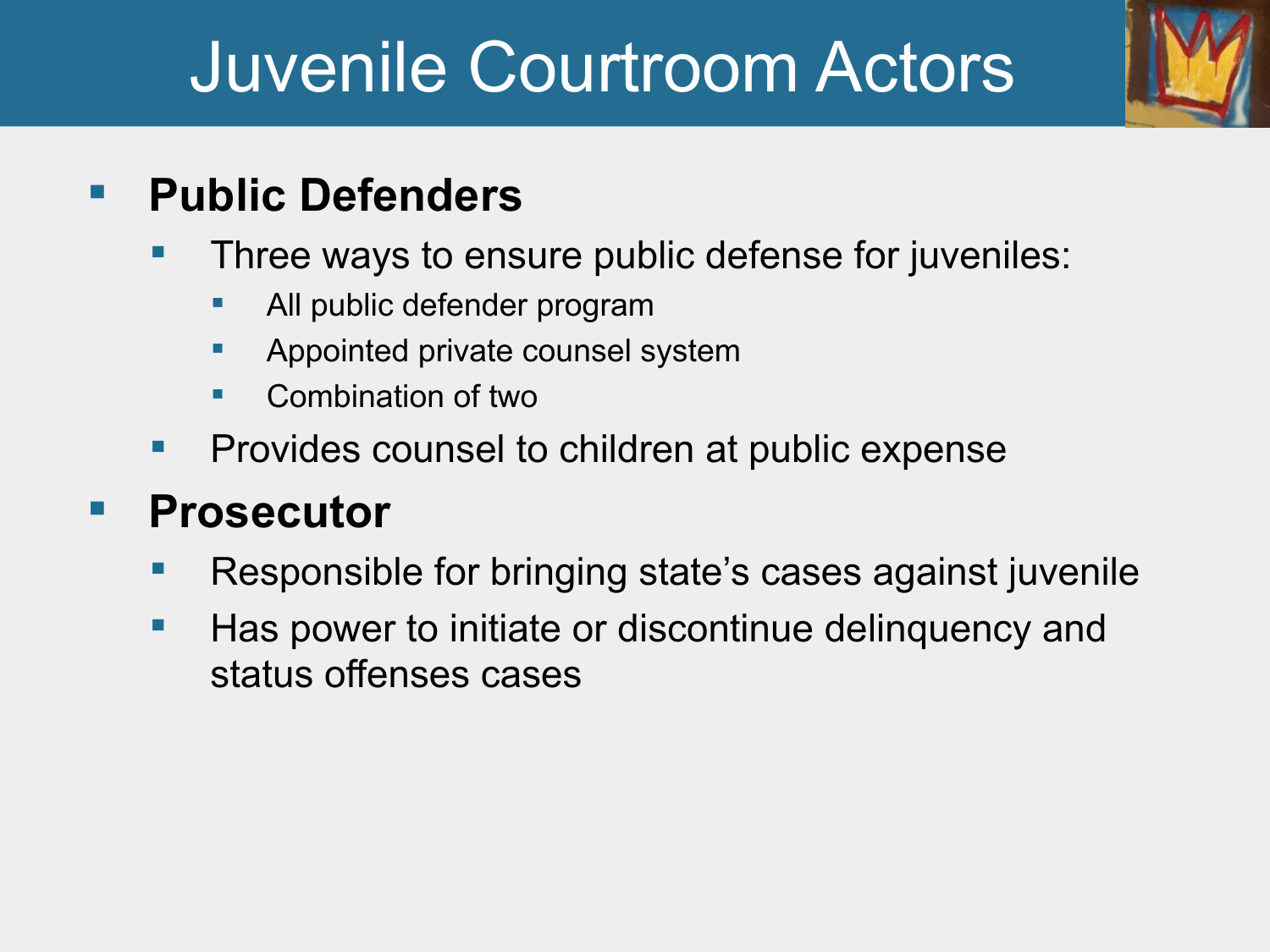## Juvenile Courtroom Actors



#### **Juvenile Court Judge**

- Central character in the juvenile court
- Exercise considerable leadership in developing juvenile justice system solutions
- **Nust ensure that necessary community resources are** available
- Duties include:
	- Ruling on pretrial motions
	- Decide about continued detention of juvenile
	- **Decide about plea-bargaining agreements**
	- **Handle trials, rule on evidence/procedures, guide questioning** of witnesses
	- **Assume responsibility for holding disposition hearing**
	- **Handle waiver proceedings**
	- **Handle appeals when needed**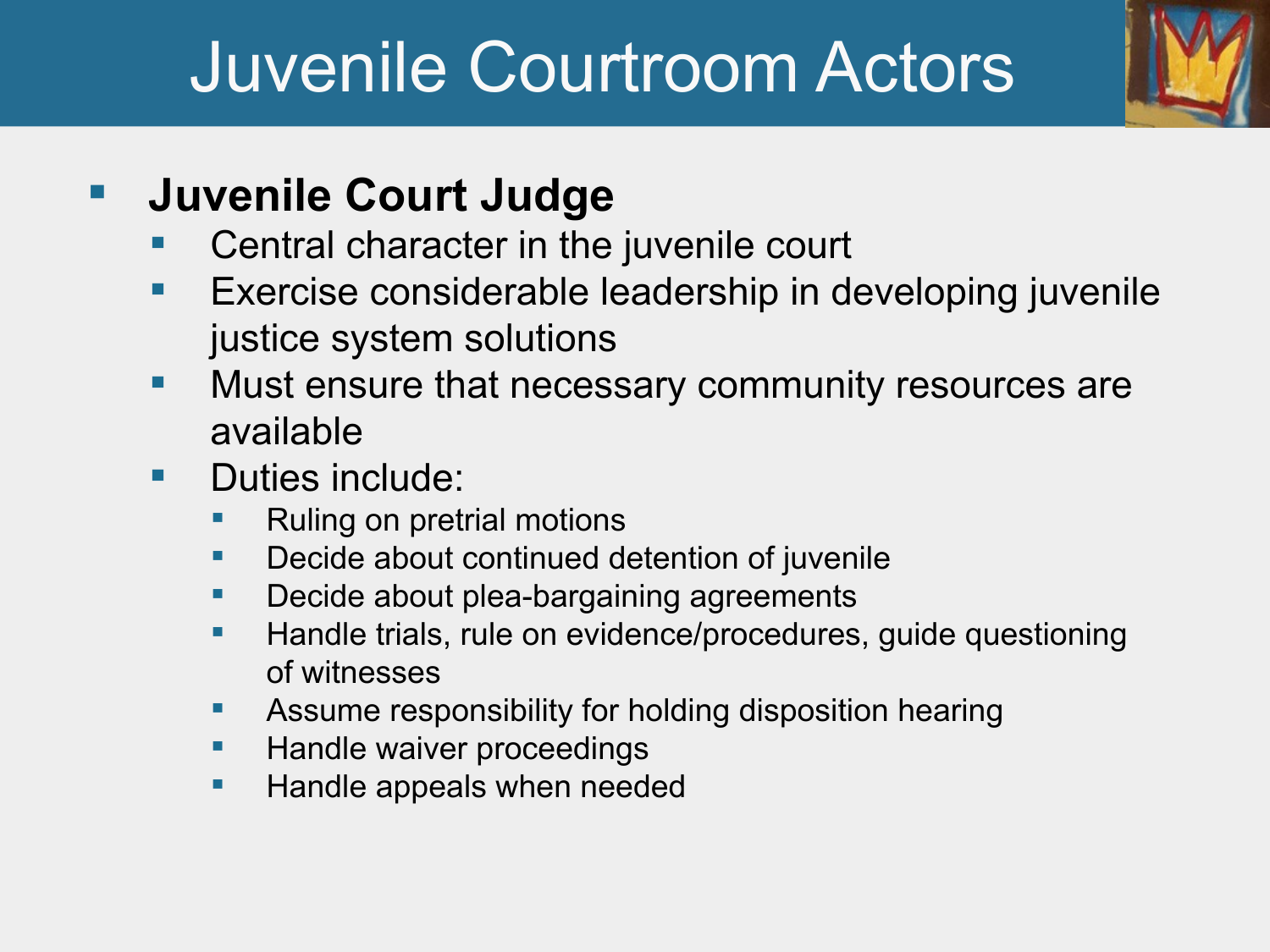## **Detention**



- **After custody and formal petition, decision must** be made to release or detain
- **Detention involves placing juvenile in temporary** case of state in physically restrictive setting
- **Should be limited to juveniles who require** secure custody for protection of self or others
- **Dependent, neglected, abused, status offenders,** and delinquents often housed together in detention
- Current efforts seek to remove status offenders from secure detention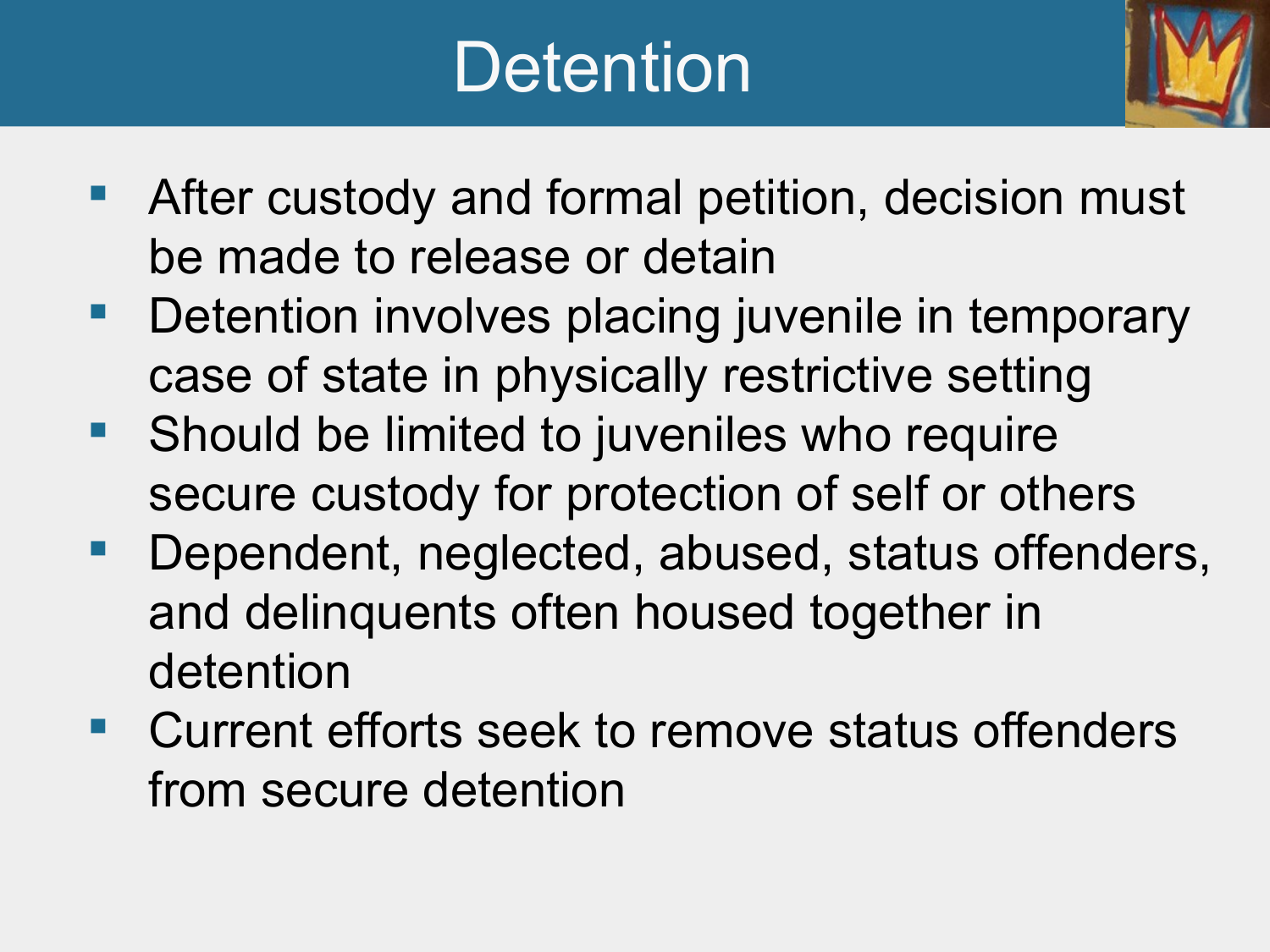## **Detention**



- **1** 1 in 5 juvenile arrests result in detention
- **Typical detainee** 
	- Male
	- Over 16
	- Charged with violent crime
- **Detention increases risk of being** adjudicated
- **Racial disparities exist at this stage**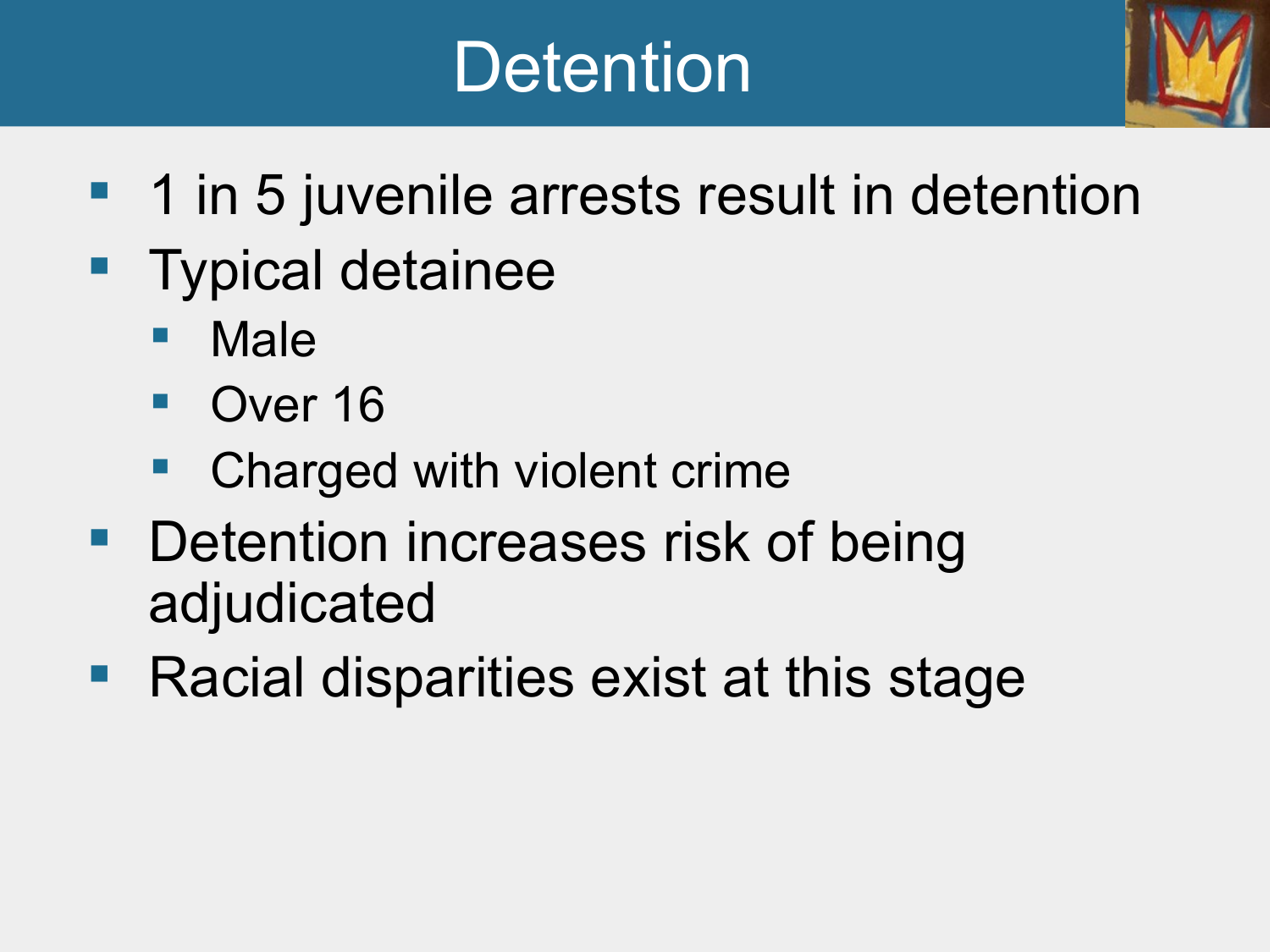## **Detention**



- Move to improve conditions of detention
- **JJDPA prohibits detention of juveniles in adult jails** and lockups
- **JJDPA prohibits the detention of status offenders** in secure confinement
- **Juveniles in most states do not have** constitutional right to bail
- **Preventative detention is allowed per Schall vs.** *Martin*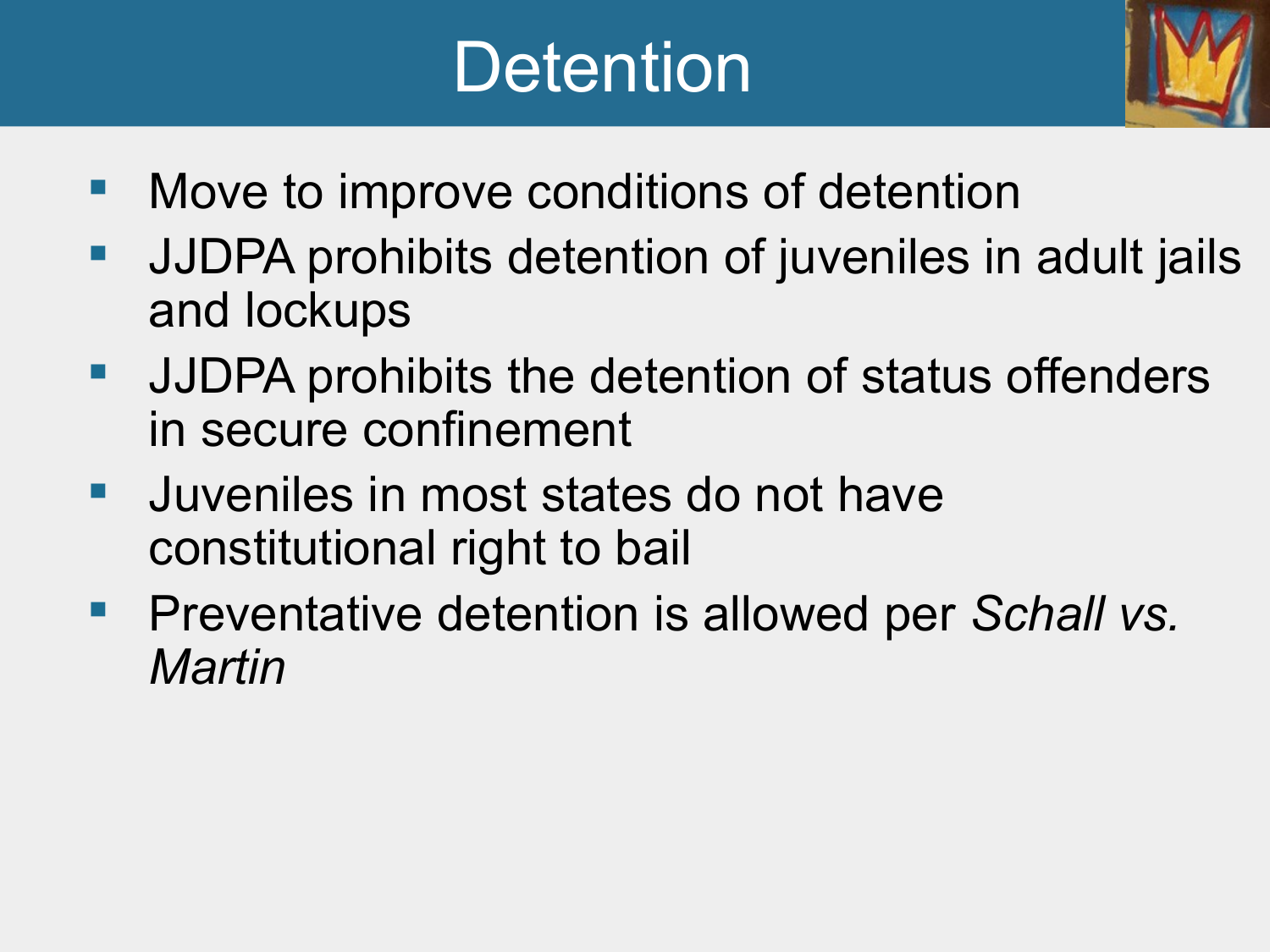## Intake



- Screening of cases by juvenile court system
- **Determine whether juvenile court services are** needed
- Allows for use of *consent decrees* without formal adjudication
- **Lacks consistency in formal criteria for process**
- **Results in inconsistent decision making**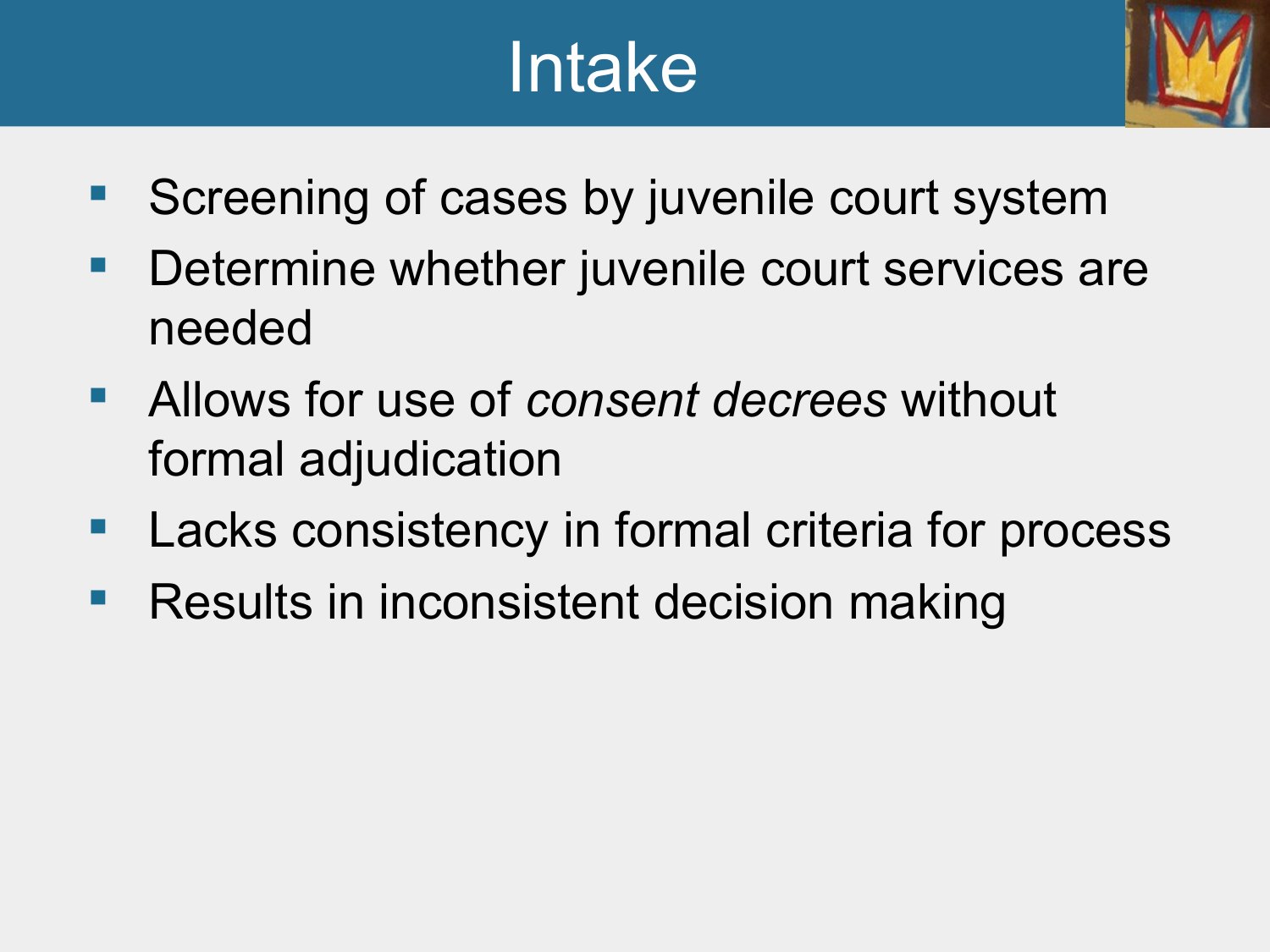## Diversion



- **Process of placing youth into treatment** programs prior to formal processing
- Goal is to avoid stigma and labeling
- **Factors considered in this decision:** 
	- Past record
	- Type of offense
	- Other relevant circumstances
- Critics argue that it widens the net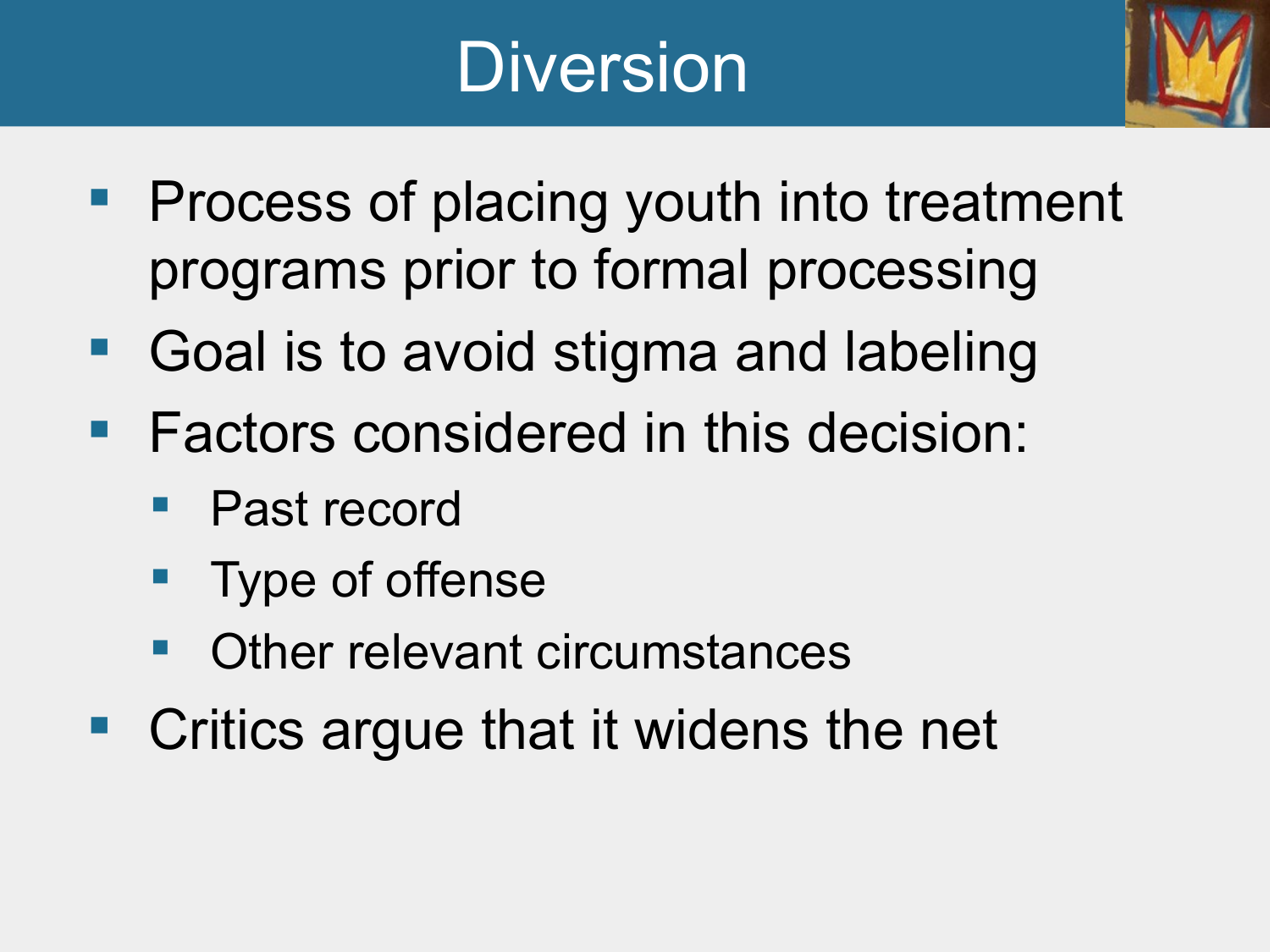## Petition



Formal complaint that initiates judicial action against a juvenile for delinquency or status offense

- Plea bargaining involves exchange of concessions for guilty pleas usually resulting in a reduced charge
- **Plays significant role in guilty pleas in** adult system
- **Role of plea bargaining in juvenile** system is unknown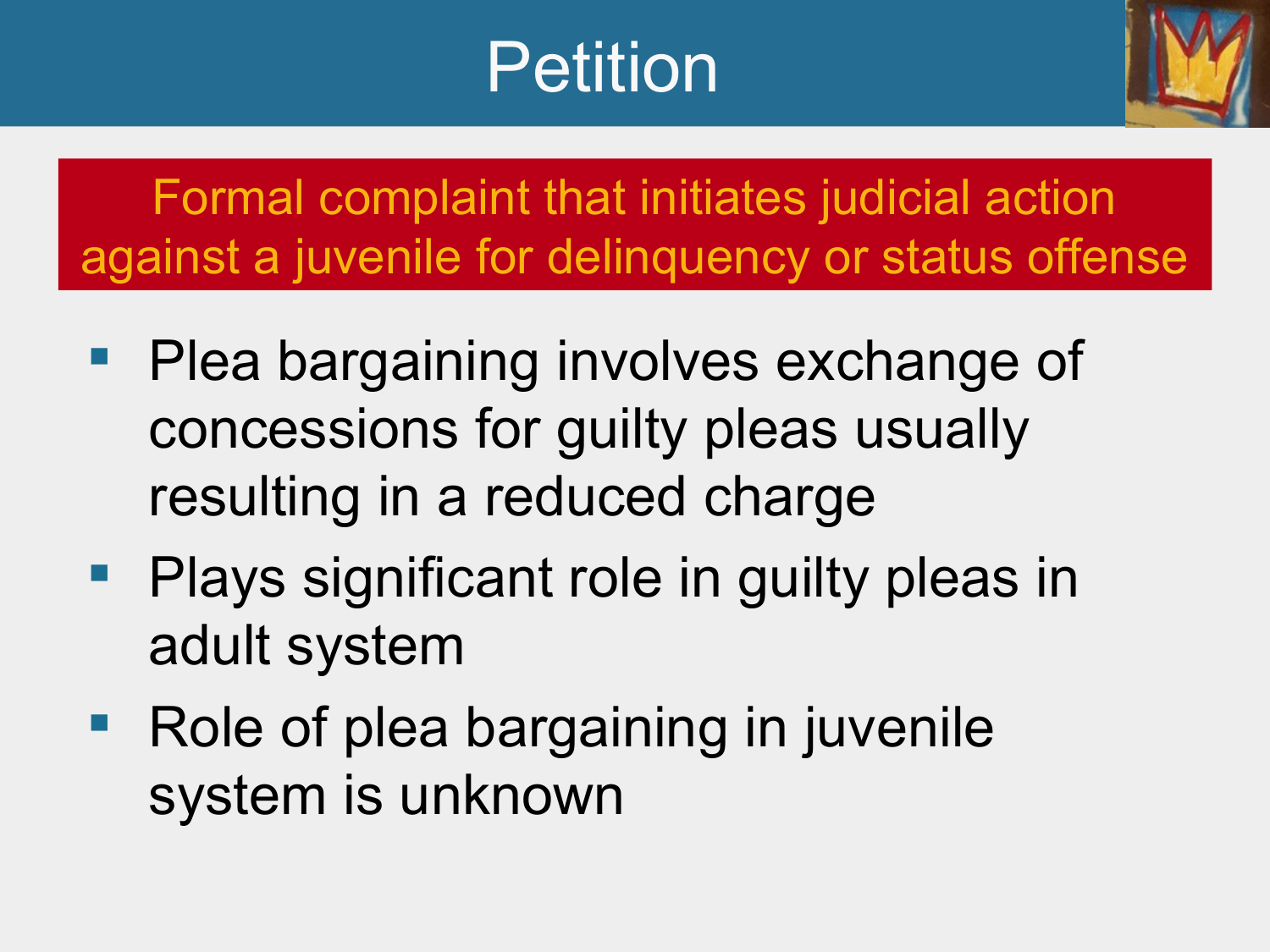

### Transfer to Adult Court

- Involves transferring juvenile form juvenile court to adult criminal court
- **Three type of transfer mechanisms** 
	- Concurrent jurisdiction
	- **Statutory exclusion**
	- Judicial waiver
- All states allow for some type of transfer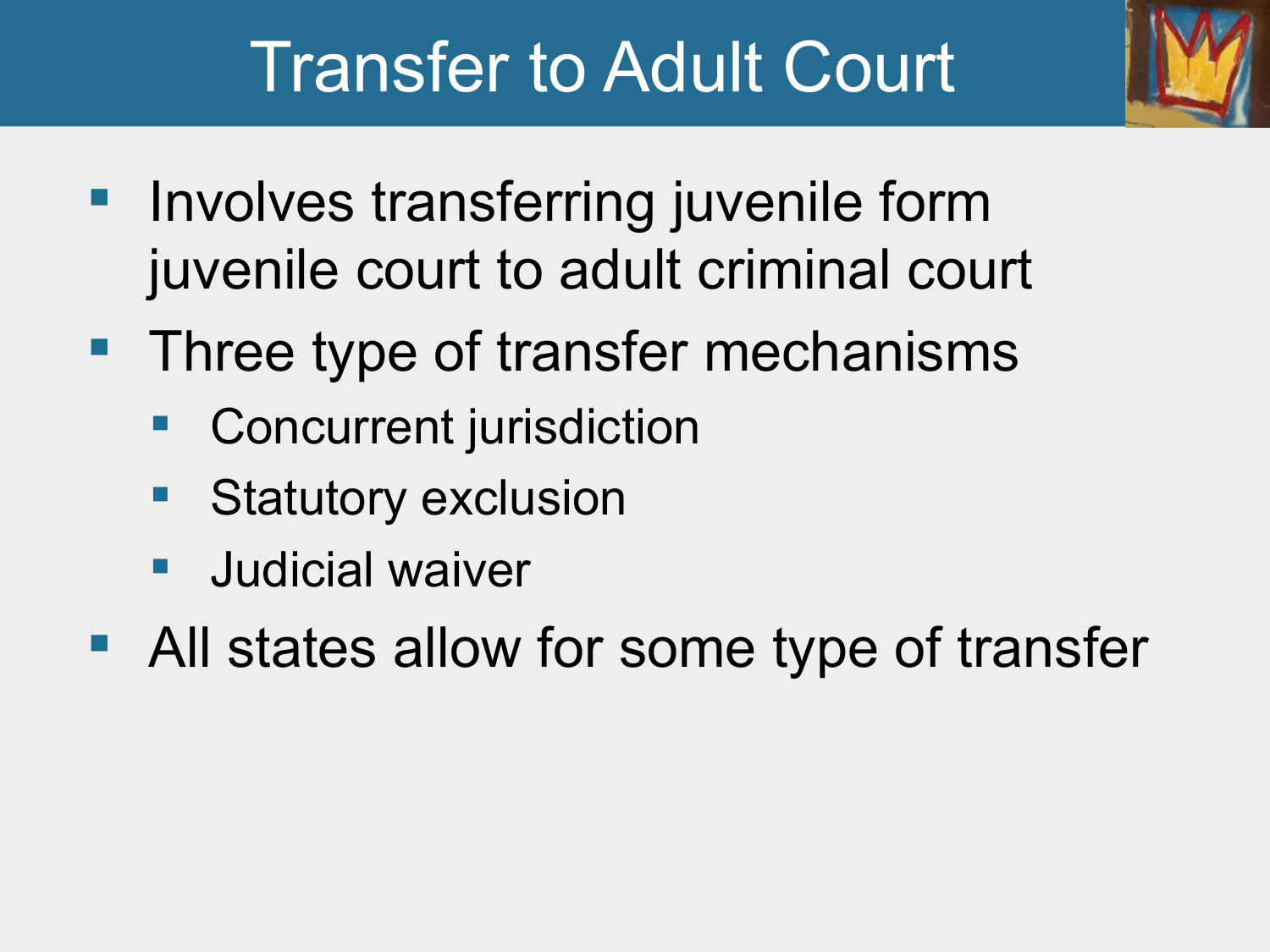#### Due Process in Transfer

- Standards set by state statute
- *Kent vs. US* and *Breed vs. Jones* require due process
- **Basic due process requires:** 
	- Legitimate hearing
	- Sufficient notice
	- Right to counsel
	- Statement of reason for transfer

Focus of transfer on type and seriousness of offense rather than rehabilitation has results in criminalization of juvenile court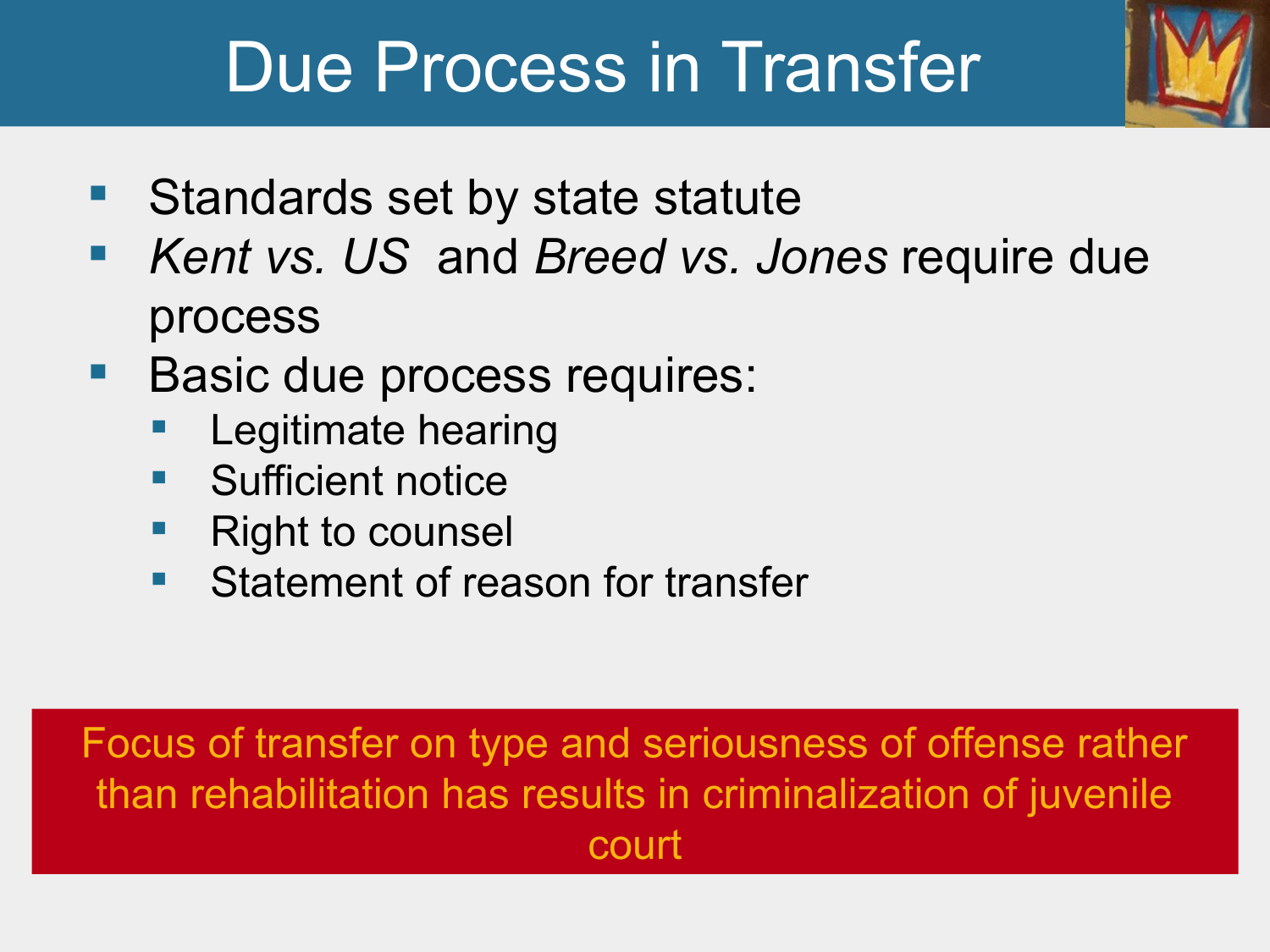## Juvenile Court Trial

- Called adjudication
- Standard of proof is *beyond a reasonable doubt*
- **Due process requires but varies by state** statute
- **Three possible resolutions of hearing:** 
	- Finding that juvenile is not delinquent/need of supervision
	- **Finding that is delinquent/need of** supervision
	- **Dismissal of case due to insufficient** evidence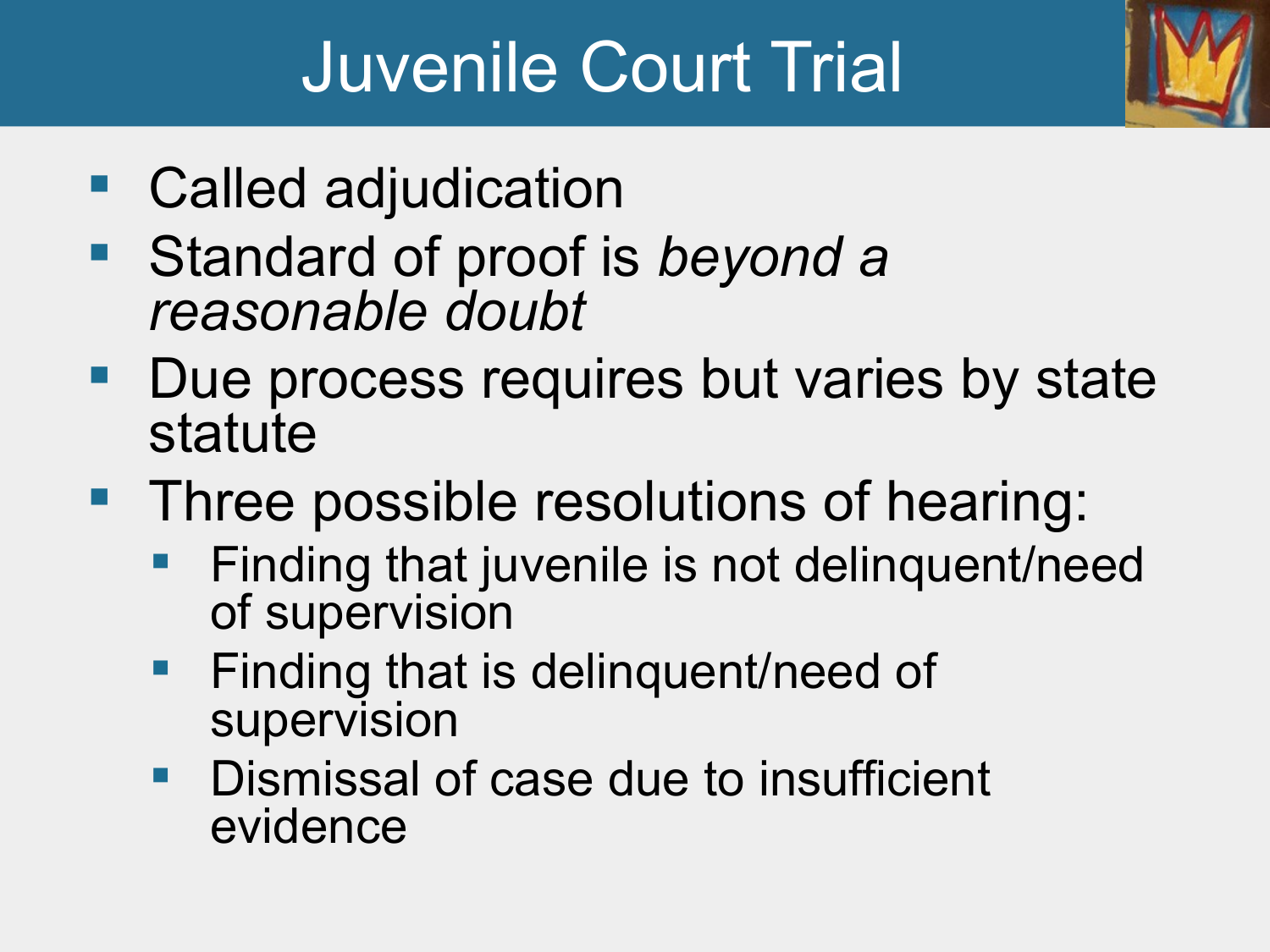## Constitutional Rights at Trial



- **If** *In re Gault* made due process applicable to juvenile proceedings
- **Rights bestowed on juveniles:** 
	- Notice of charges
	- Right to counsel
	- Right to confront/cross examine witnesses
	- Privilege against self incrimination
	- Right to transcript
	- Right to appellate review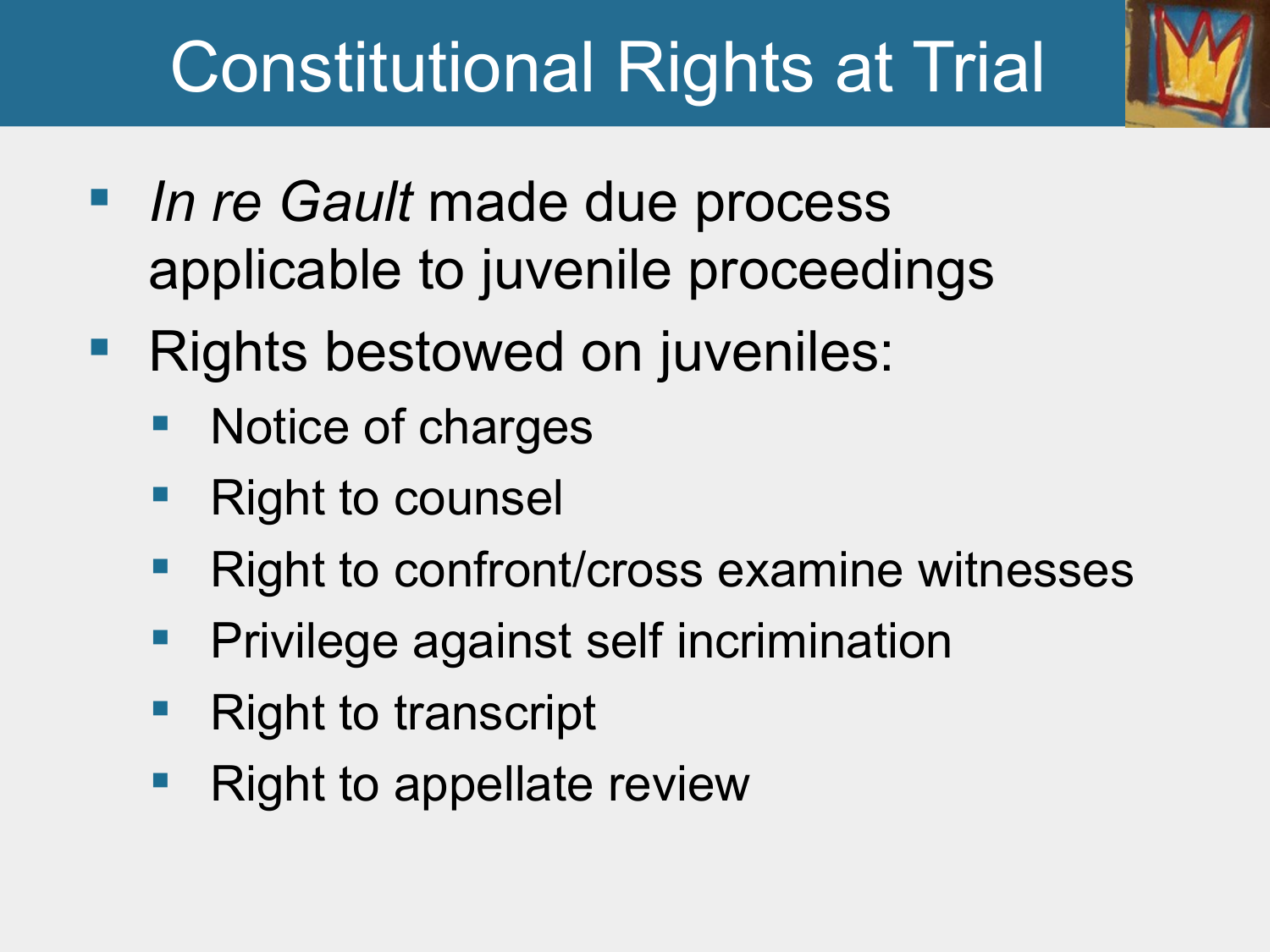# **Disposition**



- Sentencing phase of juvenile court
- Decisions based on *best interest of the child*
- **Predisposition report is critical at this stage**
- Courts have wide discretion at this stage
- **Exhibit 13.6 highlights common dispositions**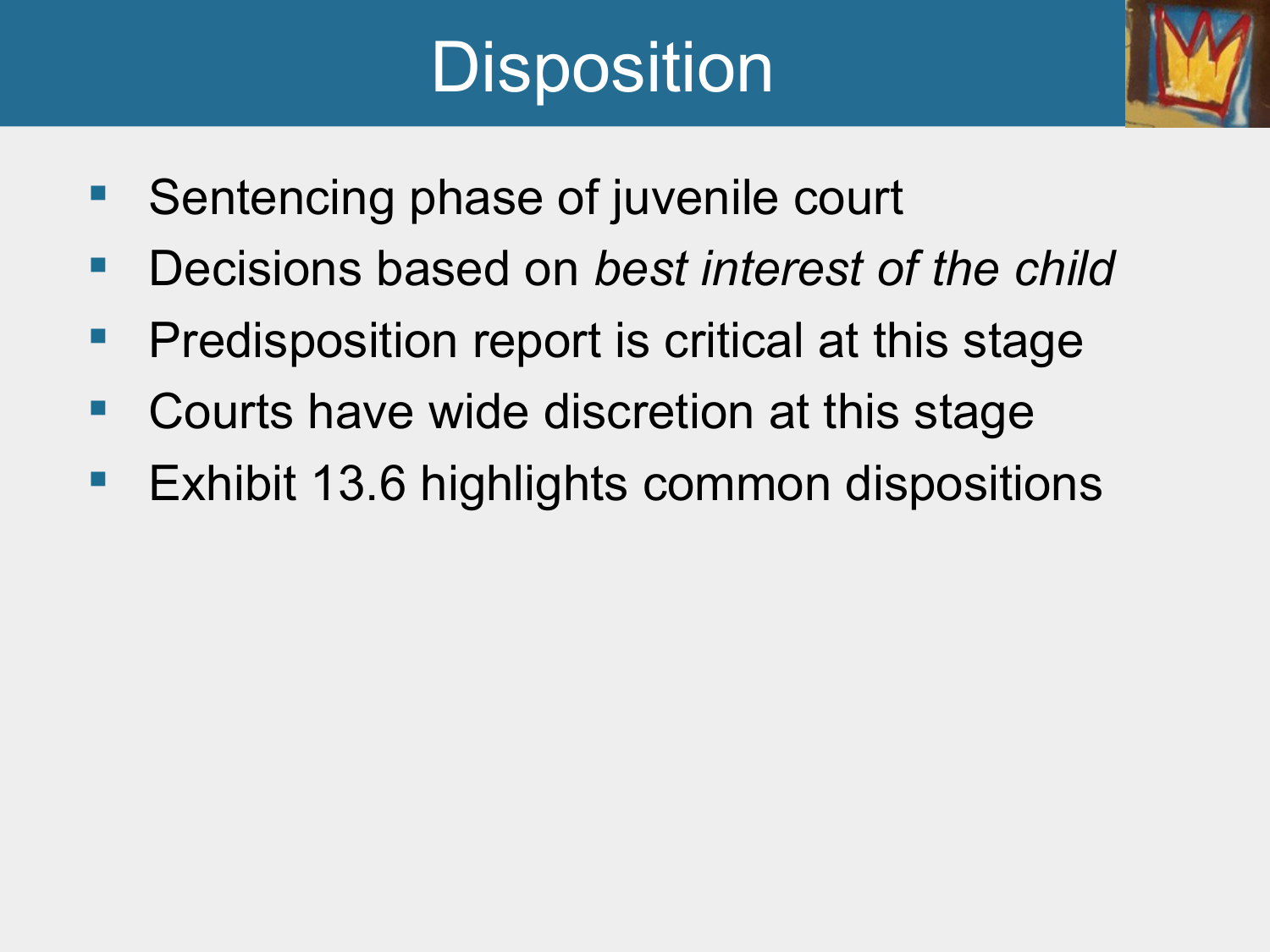## Sentencing in Juvenile Court

- Indeterminate sentencing prevalent:
	- **Least detrimental alternative**
	- **Individualized treatment model**
- Some states enacting determinate sentencing structure
	- Mandatory sentencing policies for juveniles
	- WA Juvenile Justice Reform Act of 1977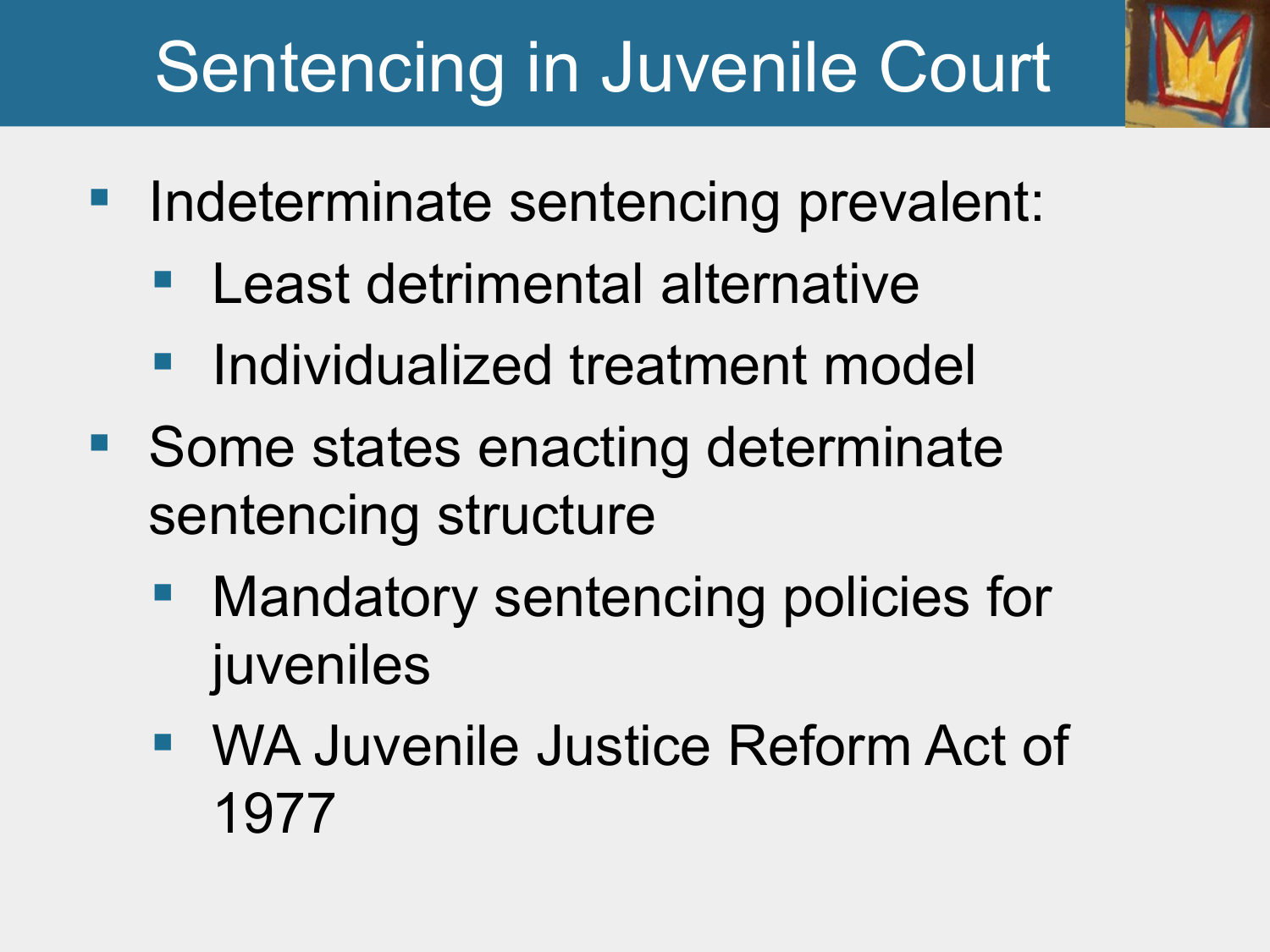## Death Penalty for Juveniles



- Found to be a violation of  $8<sup>th</sup>$  amendment
- Past cases addressing this issue:
	- *Thompson v Oklahoma*
	- *Wilkins v Missouri*
	- *Stanford v Kentucky*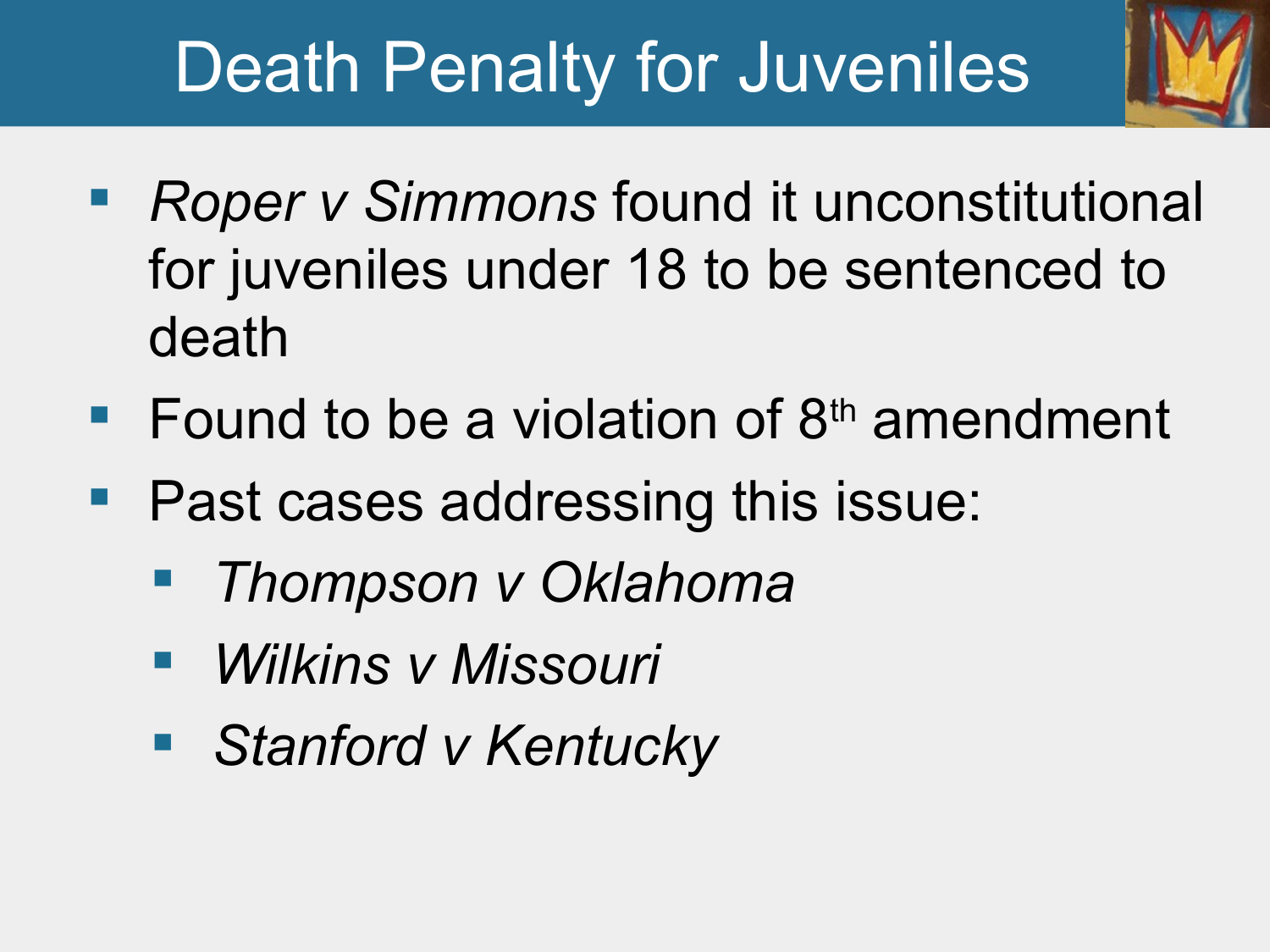## Life Without Parole for Juveniles

- Debate surrounds this issue
- Critics argue *Roper v Simmons* sets forth rationale for eliminating LWOP for juvenile
- **Advocates argue that death is different** than LWOP
- **LWOP involves numerous moral, social,** and legal issues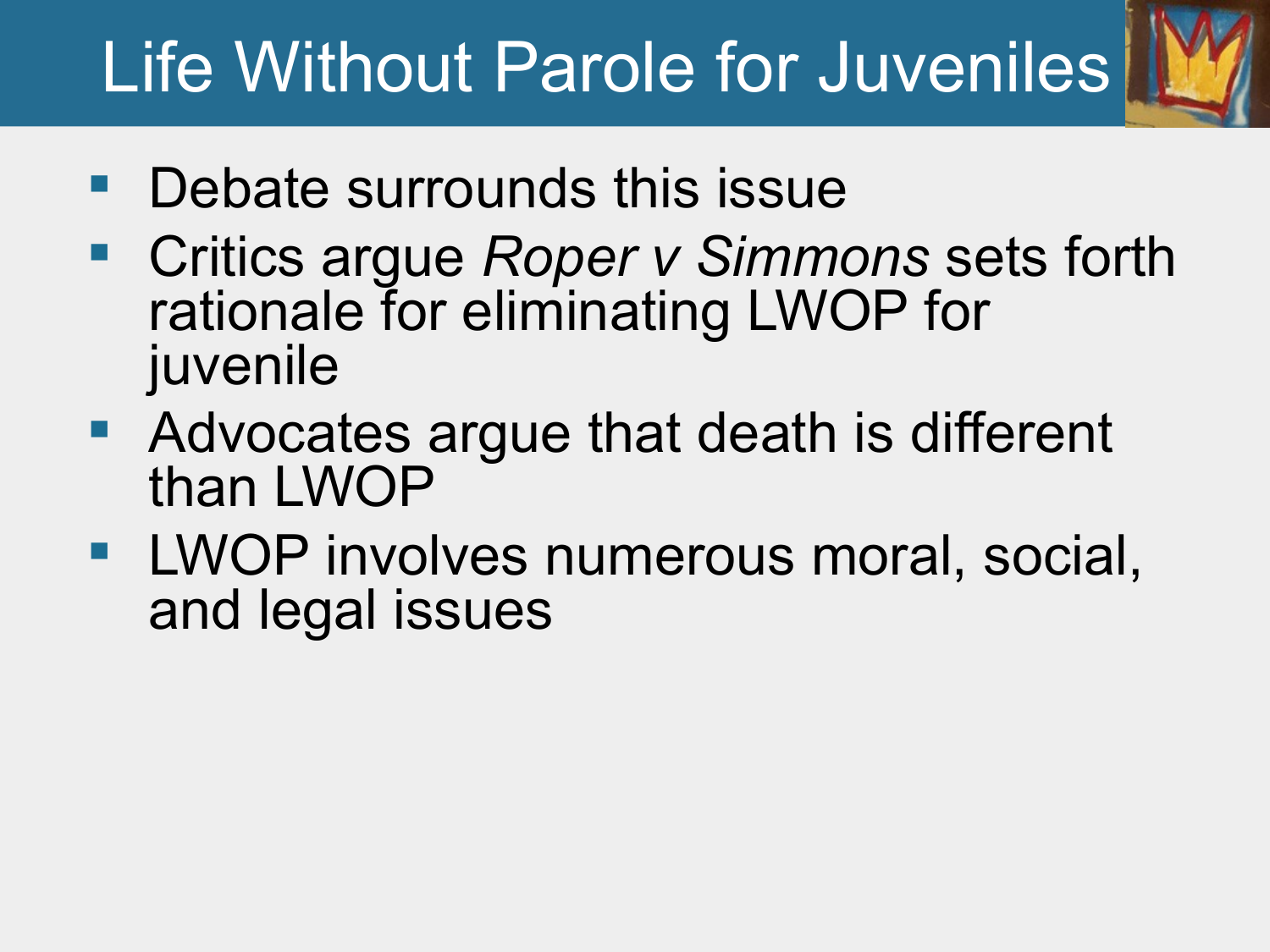## Right to Appeal



- Restricted to cases involving final order
- **Appellate process allows juveniles** opportunity to have court review case
- **I** In re Gault bestowed this right upon juveniles
- Two methods of appeal:
	- Direct appeal
	- Collateral review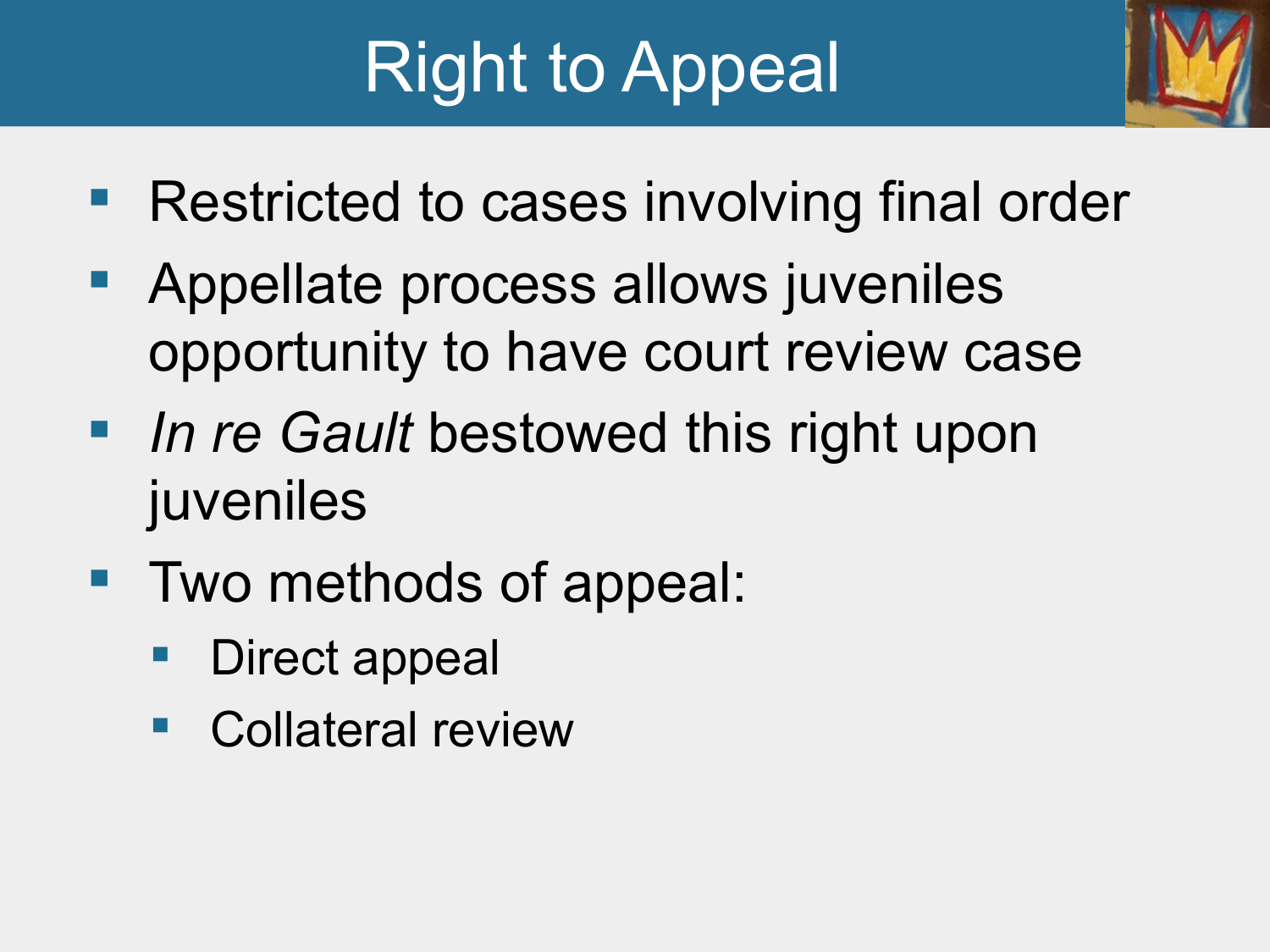#### Confidentiality in Juvenile Proceedings

- Juvenile proceedings generally closed to public
- More states opening proceedings to public
- **Uuvenile records historically confidential**
- Many states allow records to be opened by court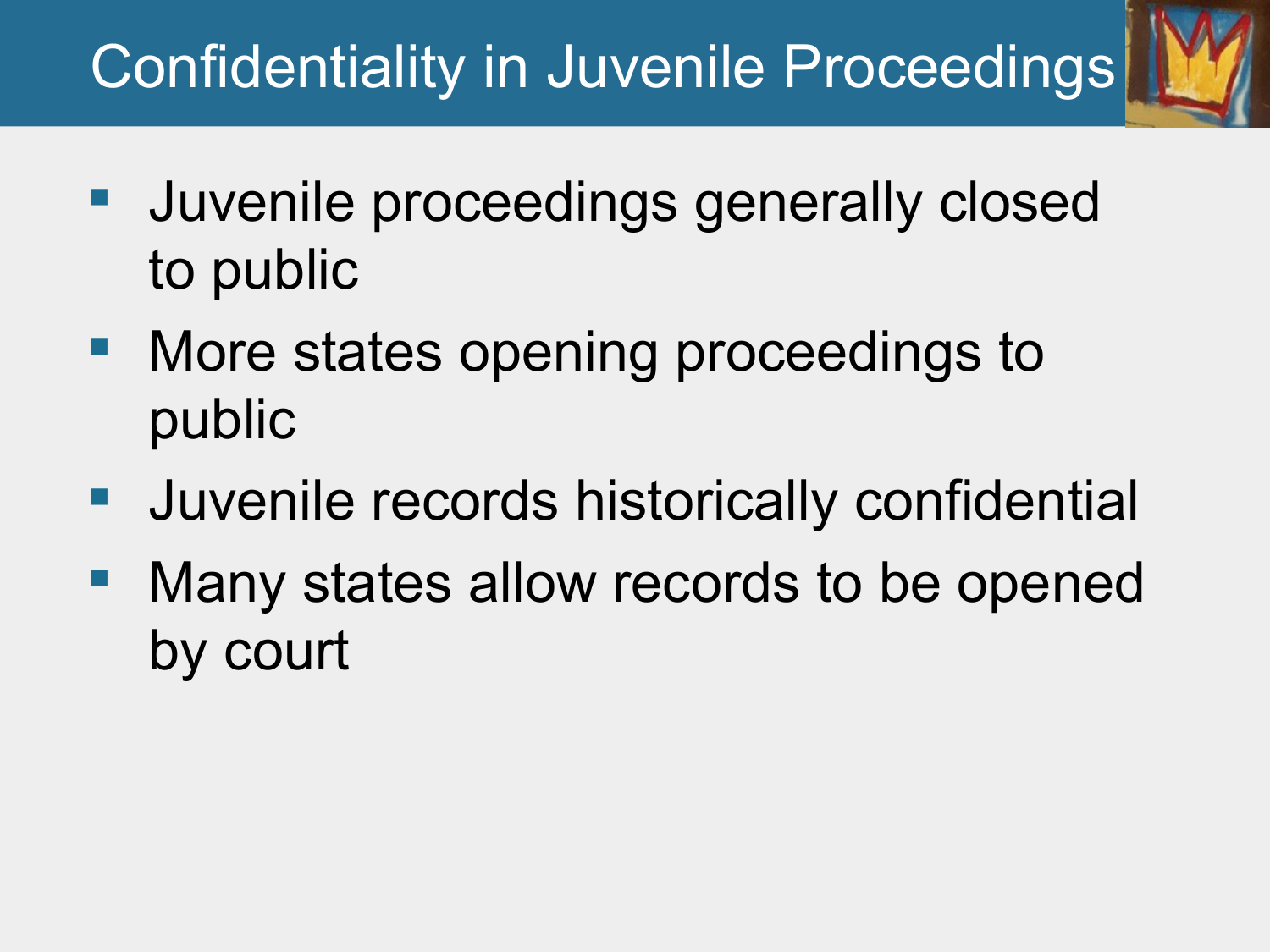## Future of Juvenile Court

- **Critics** 
	- Criminalization of juvenile court
	- Loss of focus on rehabilitation
	- Juvenile court becoming more like adult court
- **Advocates** 
	- Treatment programs effective
	- Rehabilitative efforts successful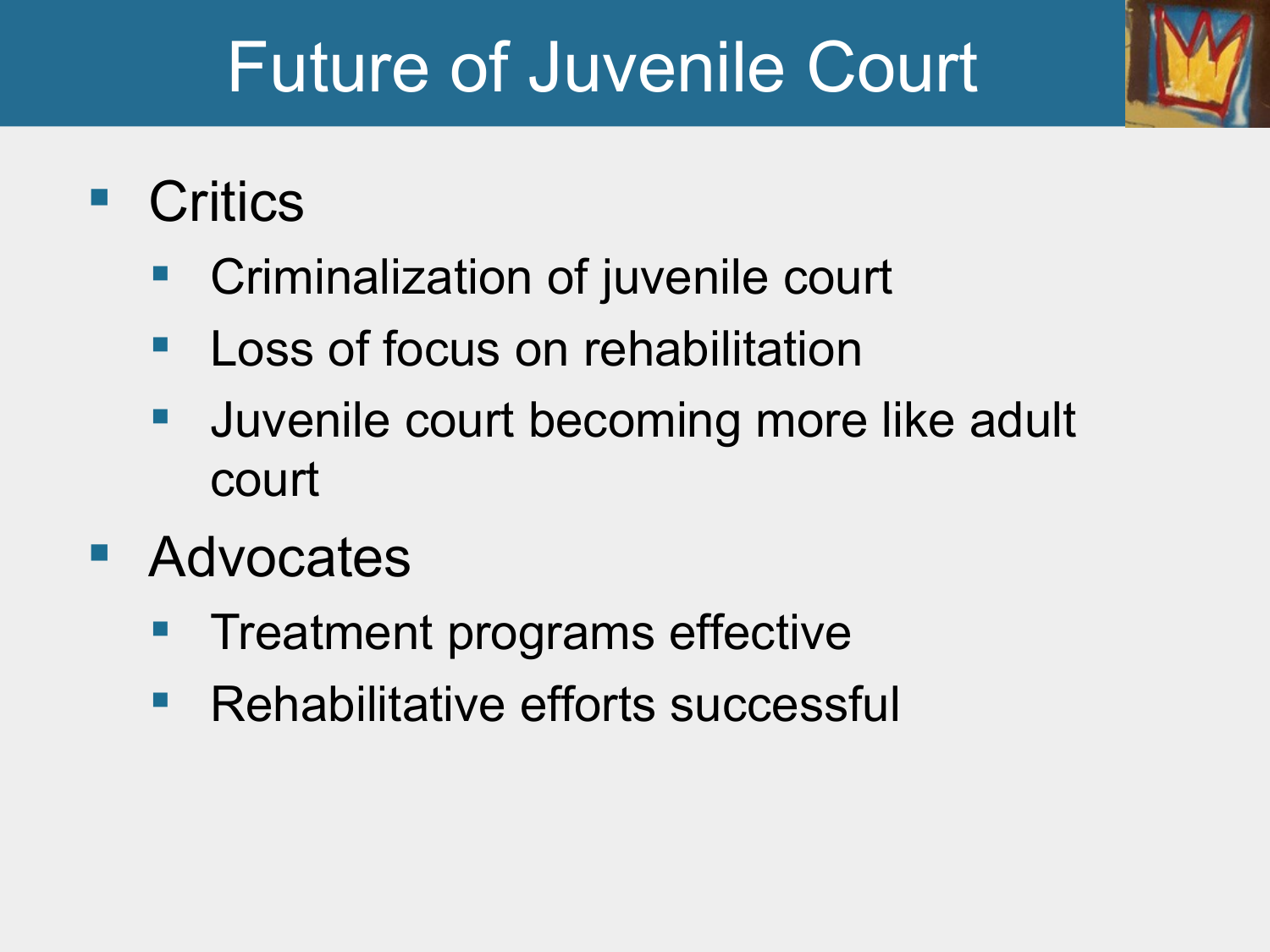## **Conclusion**



- Know roles and responsibility of actors in juvenile court
- **Discuss key issues of pre adjudicatory stages**
- Argue pros/cons of transfer of juveniles to adult court
- Understand key issues of trial stage
- Be familiar with significant US Supreme Court cases
- Know common dispositions in juvenile court
- Argue pros/cons of confidentiality and privacy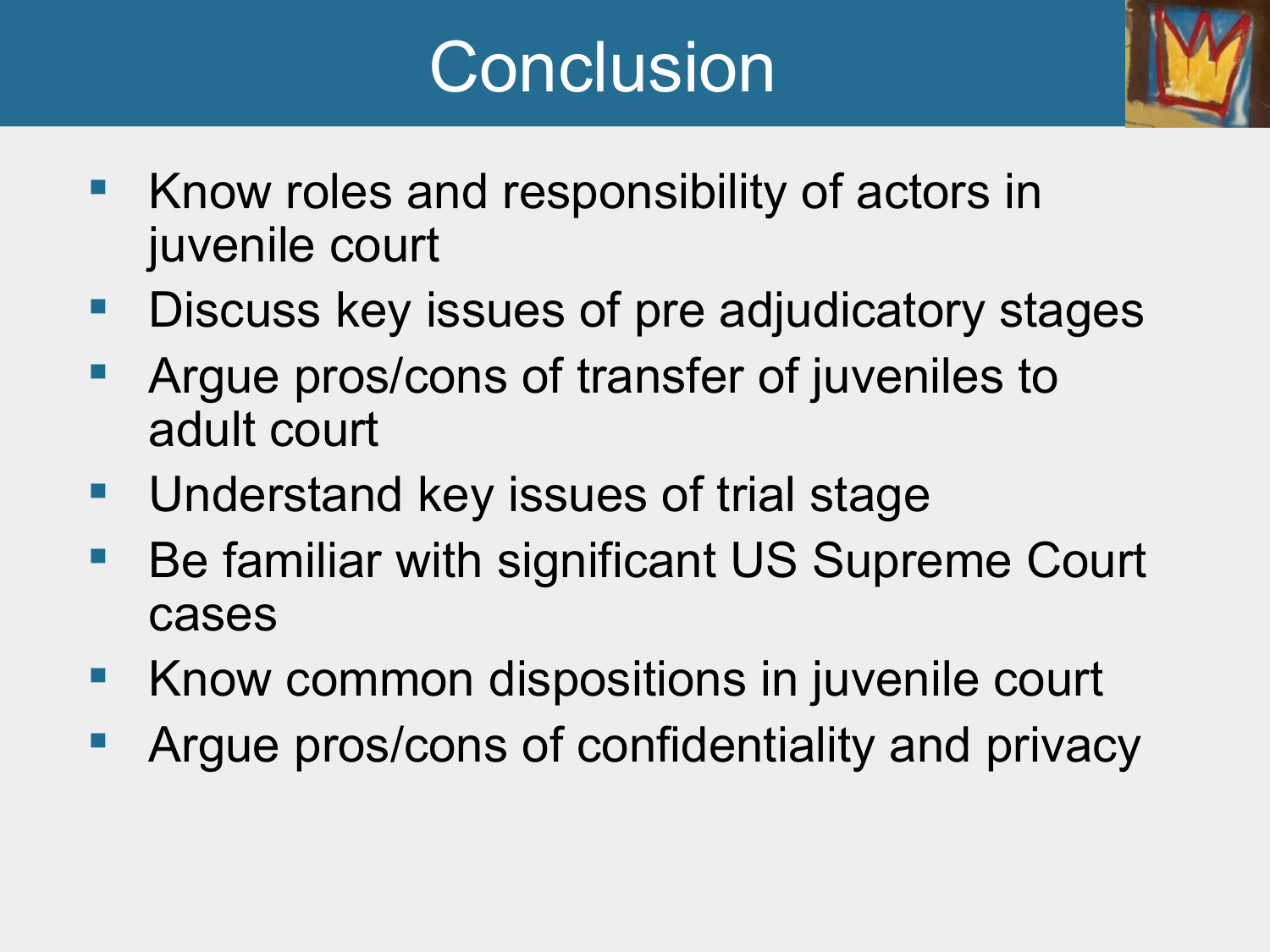# Key Terms



- Defense Attorney
- **Guardian Ad Litem**
- **Public Defender**
- **Prosecutor**
- **Juvenile Court Judge**
- **Shelter Care**
- **Bail**
- **Preventative Detention**
- **Intake**
- Diversion
- Widening the Net
- **Complaint**
- Plea Bargaining
- **Transfer**
- **Due Process**
- **Least Detrimental Alternative**
- **Indeterminate** Sentencing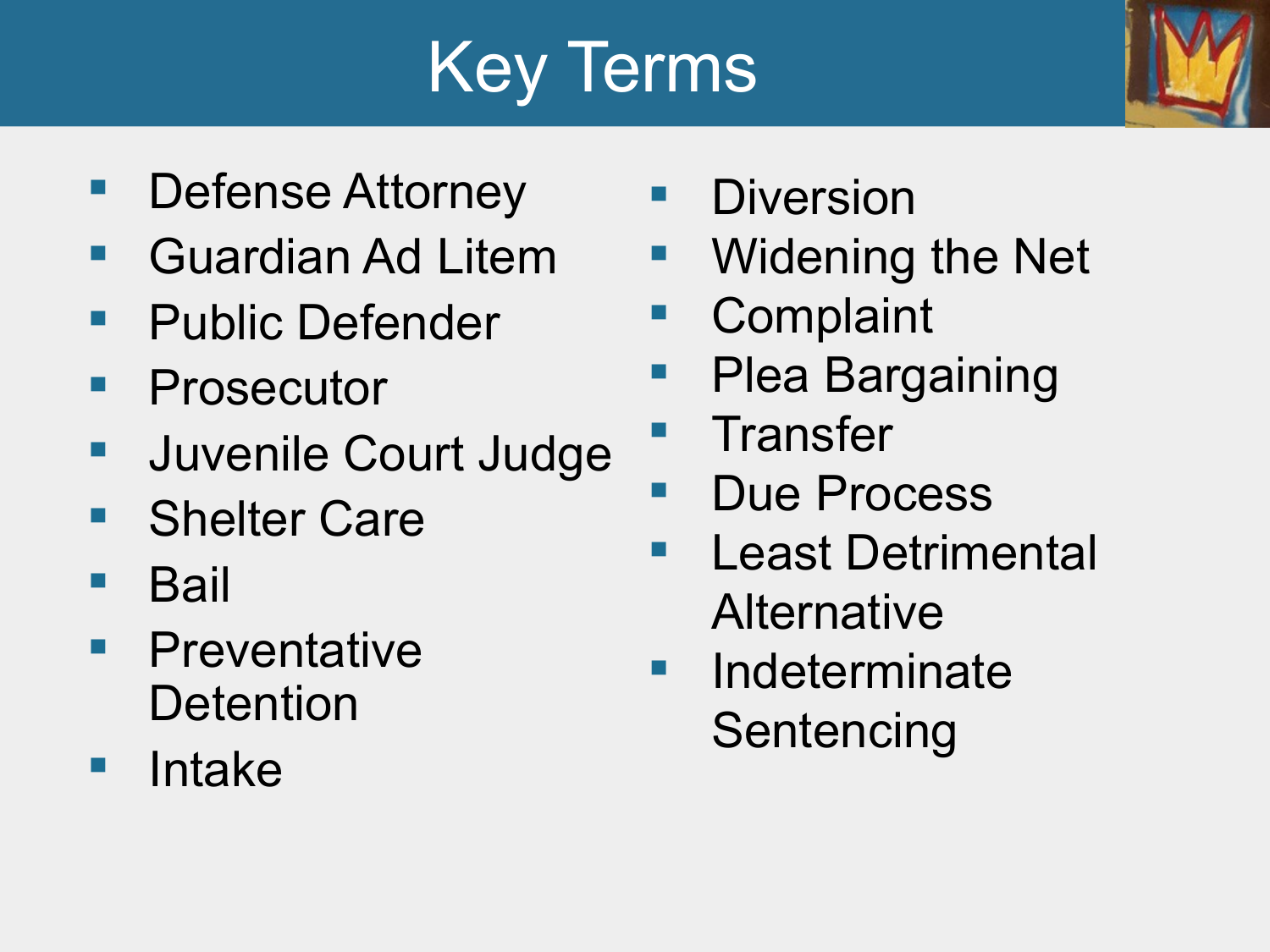## Key Terms, Continued

- Determinate sentencing
- **Mandatory sentences**
- **Final order**
- Appellate process
- Writ of *habeas corpus*
- **Confidentiality**